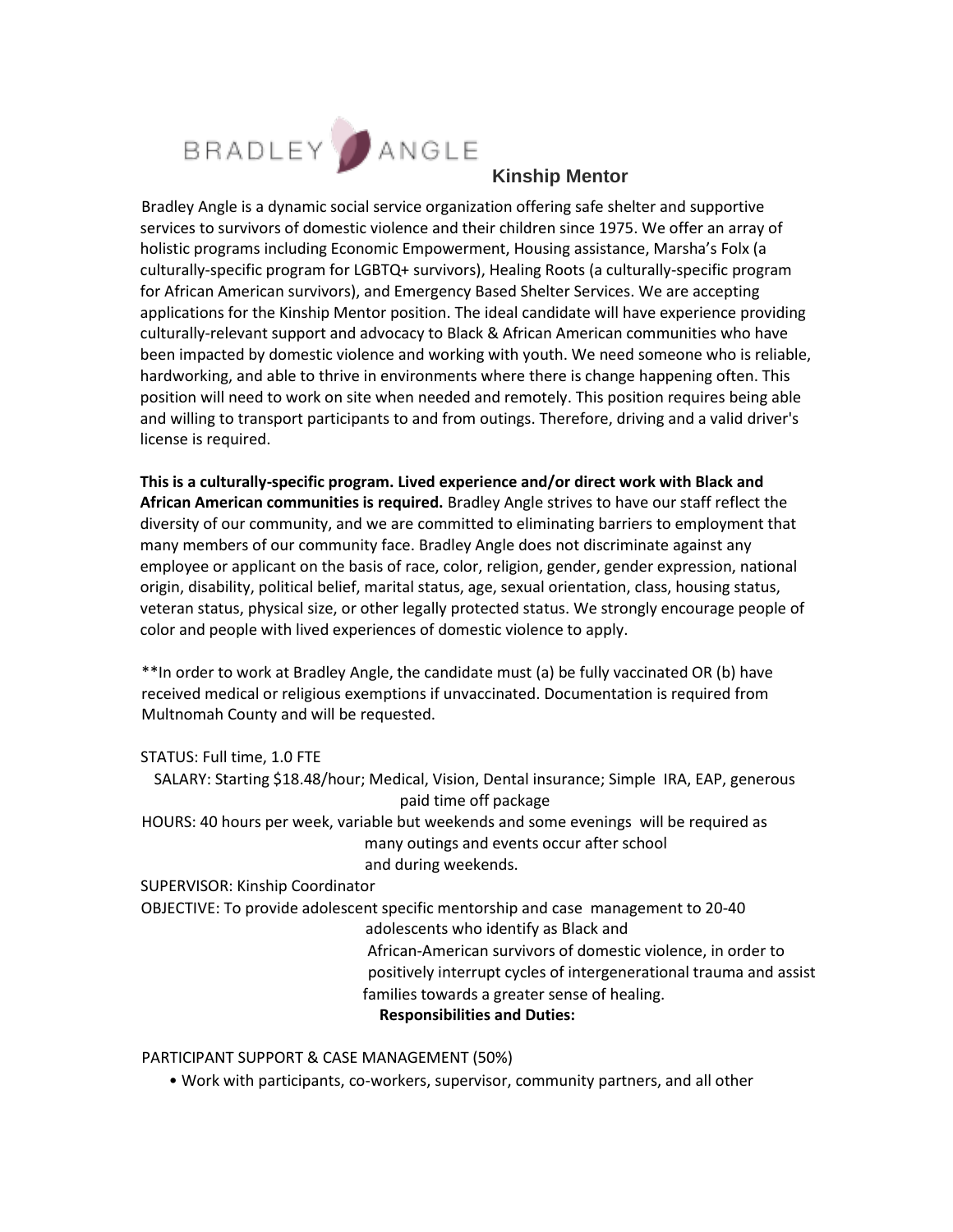relevant stakeholders in a manner that is consistent with, and promotes, Bradley Angle Ethical Commitments, Bradley Angle Organizational Values, and trauma informed care.

- Provide short-term crisis intervention and long-term culturally-responsive advocacy to assist participants in the identification and achievement of participant-directed and participant-driven goals.
- Connect participants to resources that supports their goals for stability and growth, including employment support and empowerment.
- Complete on-going job-related trainings to build competency in positive youth development practices.
- Provide culturally-relevant mentorship services to a caseload of adolescents effected by domestic violence.
- Provide support services for participants working on further developing their internal assets and protective factors in order to secure a greater sense of well-being and reduce toxic stress. This includes providing emotional support, safety planning, resource brokerage, strategizing for short- and long-term goal achievement.
- Assist with facilitation of all group workshops (3-4x a month), support group (1x a week), and Family Outing Trip (1x a month).
- Comply with Bradley Angle policies and procedures, including maintaining strict confidentiality protocols.
- Maintain regular communication with all Bradley Angle Advocates and other service providers to ensure seamless service delivery for participants and their families.

# ADMINISTRATIVE RESPONSIBILITIES: (35%)

- Complete all intake and maintenance paperwork associated with participant files. Assist Kinship Coordinator and Programs & Services Director with reports by collecting participant stories, writing program accomplishments, and tracking numbers/statistics (for quarterly, semi-annual, and annual government reporting requirements). • Complete and transfer all data collection surveys related to this program into the Grouptrail software system to track projects progress.
- Monitor all expenditures, including participant assistance, supplies, and contracted services to ensure that the program doesn't overspend or underspend. Assist mentors in understanding the budget.
- Complete 40 hours of computer-based training completed through Oregon Coalition Against Domestic & Sexual Violence preferably within 3 months of hire.

### OTHER DUTIES AS ASSIGNED (15%)

- Attend consistent weekly supervision sessions with supervisor.
- Attend All-Staff meetings every month.
- On occasion, advocate for culturally-specific services within the larger agency, community, and domestic violence movement.
- Other tasks and duties as assigned by the Kinship Coordinator and Programs & Services Director.

QUALIFICATIONS:

1. The ability to engage and relate to individuals from diverse backgrounds 2.